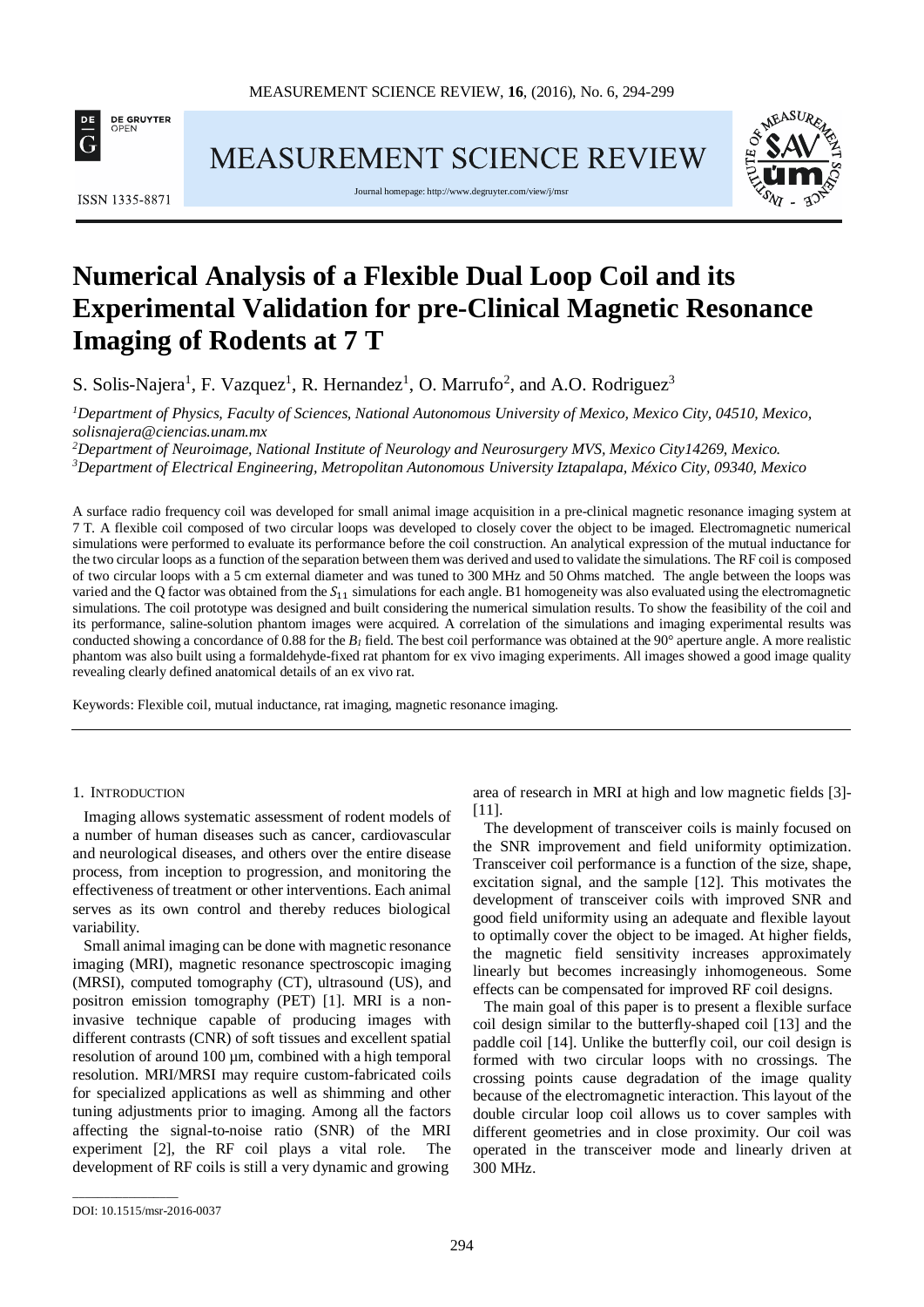Electromagnetic field (EMF) simulations of our coil were conducted to previous study the properties of the coil magnetic field  $(B_1)$ . Phantom and ex vivo rat images were acquired to prove its viability to perform imaging experiments of rodents at 7 T.

## 2. METHODS & MATERIALS

# 2.1. COIL DESIGN

A prototype of the two-circular loop coil was built using a 0.2 mm thickness copper sheet and each loop had 2 cm in diameter. The two circular loops joined by corresponding straight segments, as shown in Fig.1.b). From this, it can be observed that no crossings were included in this coil design. Consequently, the magnetic field is not cancelled at the crossing points, and no extra ports are needed to supply the current. This coil feature is the main difference with respect to the butterfly coil design. This particular design aspect allows us to cover more effectively samples with different dimensions. Only samples with similar dimensions to the coil design can be accommodated, see Fig.1.a). This transceiver coil prototype was linearly driven for all imaging experiments. An equivalent circuit was also designed and shown in Fig.1.c)

### 2.2. ELECTROMAGNETIC FIELD SIMULATIONS

The EMF simulation of radio frequency (RF) coils is becoming an increasingly important design tool for applications in high field MRI systems and can be used to optimize the RF coil characteristics for a better performance. Several numerical methods have been developed for the design of RF coils during the last decade improving the study of the RF coil spatial distribution and sensitivity [15]. The electromagnetic characteristics and the spatial distribution of the magnetic field  $B_1$  produced by our coil were numerically investigated using the finite integral technique (FIT) [16]. The FIT approach has been used for electromagnetic characterization of low and high field MRI RF coils loaded with human-mimicking phantoms with great results [17].

We used the commercial package CST (CST Microwave Studio, CST GmbH, Darmstadt, Germany) because it allows us to run EMF simulations in open boundaries and Perfect Matched Layer (PML) and Perfect Absorbing Boundary (PAB) [18]-[19].

Three-dimensional electromagnetic models of the coil and spherical phantom were designed and used for the numerical simulation (Fig.1.a). A mesh editing for maximum field values was carried out using PAB and particularly extended by the Thin Sheet Technique (TST) to speed up the simulation because mesh lines no longer need to extend through the entire computation domain. The number of lines per wavelength is set to  $\lambda/10$  as a maximum wavelength. For an adjustment between the simulation time and mesh the limit ratio of 10 was used and the space surrounding the entire coil's structure was 125 mm in Cartesian coordinates. The boundary conditions used were free open space on all the faces of finite volume for minimum reflections.

The dielectric and magnetic properties (Table 1.) for the phantom were considered at 300 MHz [20] and the simulated coil was assumed made of copper. We used a pulse excitation signal of 1W in a bandwidth from 270 MHz to 330 MHz. The coil was tuned to 300 MHz (proton frequency at 7 T) and the coil impedance was 50 Ω for all EMF simulations.



Fig.1. a) Simulation setup with phantom and RF coil. b) Photograph of coil prototype showing dimensions and components. c) Equivalent circuit of coil prototype.

Table 1. Parameters used in the electromagnetic field simulations.

| Element              | $\sigma$ [S/m]       |        | μ | $tan(\delta)$ |
|----------------------|----------------------|--------|---|---------------|
| Air                  |                      |        |   |               |
| Copper               | $5.8 \times 10^{-7}$ |        |   |               |
| Muscle               | 0.77052              | 58.201 |   | 0.79325       |
| <b>Cortical Bone</b> | 0.21556              | 23.163 |   | 0.36855       |

#### 2.3. MUTUAL INDUCTANCE THEORY

Maxwell's equations describe the electric and magnetic fields produced by an RF coil. We used the Biot-Savart law to compute the mutual inductance of the circular loops by finding the magnetic field generated by a constant electric current *I* in each loop. From Fig.2.a), the magnetic field along *x*' can be expressed as:

$$
Bx' = \frac{\mu_0 I a^2}{2(x'^2 + a^2)^{3/2}}\tag{1}
$$

where  $\mu_0$  is the magnetic permeability of vacuum, *a* is the loop diameter, and *I*is the electrical current applied to the loops. The distance to any point in the *x* axis is given by  $x=x'cos \beta$ . The magnetic field components  $B_x$  and  $B_y$  are obtained:

$$
B_x = \frac{\mu_0 I a^2}{2\left[\left(\frac{x}{\cos \beta}\right)^2 + a^2\right]^{3/2}} \cos \beta \tag{2}
$$

$$
B_y = \frac{\mu_0 I a^2}{2\left[\left(\frac{x}{\cos \beta}\right)^2 + a^2\right]^{3/2}} \sin \beta \tag{3}
$$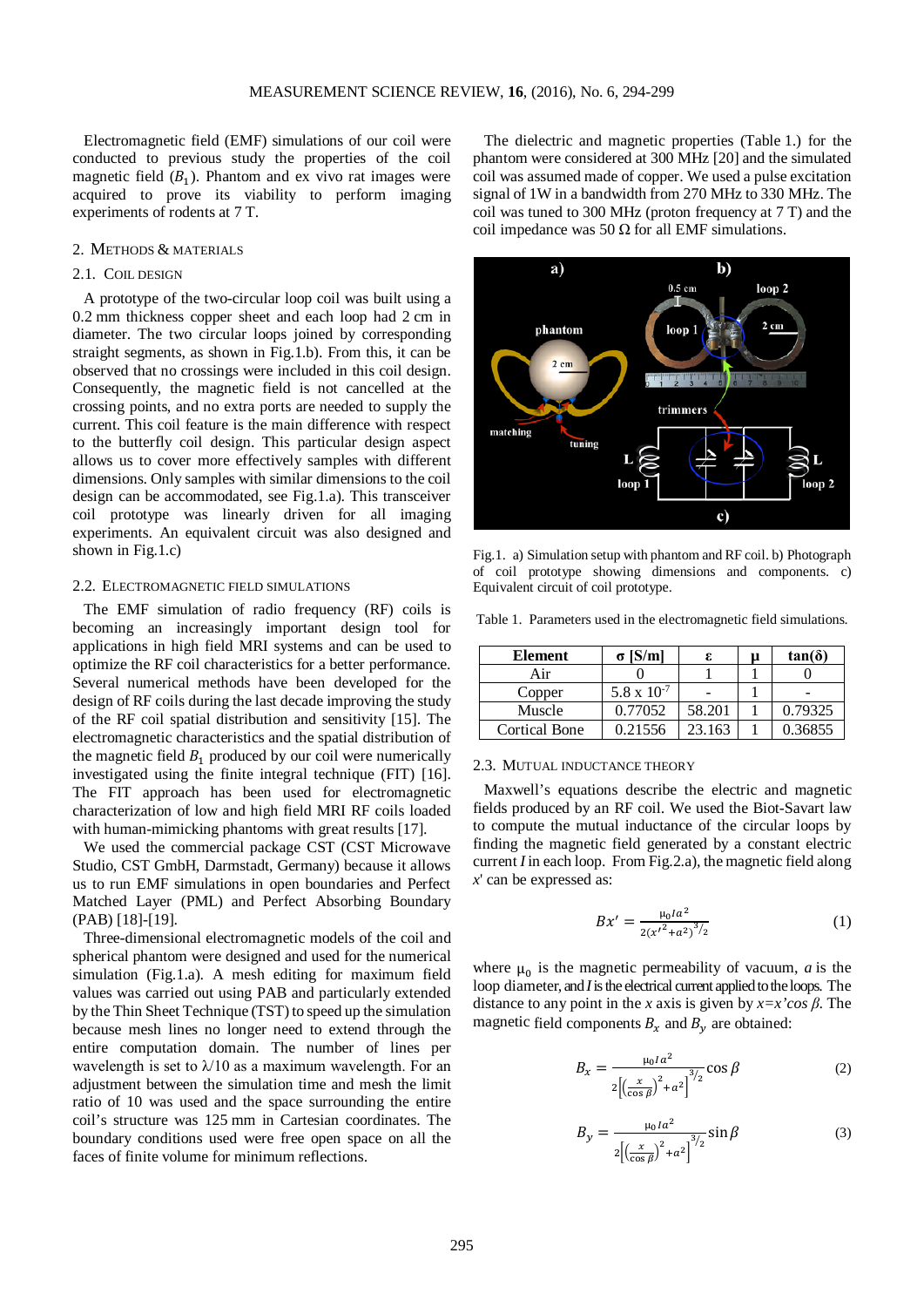

Fig.2. a) Illustration of circular coils inclined at specific aperture angle to compute mutual inductance between the elements. b) Plot of mutual inductance as a function of the aperture angle.

The magnetic field produced by  $B_x$  and  $B_y$  components in one loop is  $B_{11} = \sqrt{Bx^2 + By^2}$ . The magnetic flux generated by the first loop induces a magnetic flux in the second loop,  $\Phi_{21} = B_{11}A_2$ , with  $A_2$  being the transversal area over the second loop. Using the reciprocity theorem  $\Phi_{12} = B_{12} A_1$ , it is possible to obtain the following expression:

$$
\frac{d\Phi_{21}}{dt} = M_{21} \frac{dI_1}{dt} \tag{4}
$$

where  $M_{21}$  is the proportional factor that describes the mutual inductance *M*,

$$
M = \frac{\phi_{21}}{I_1} = \frac{\phi_{21}}{I} \tag{5}
$$

# 2.4. EXPERIMENTAL EVALUATIONS

A 50 Ω-coaxial cable was attached to the coil prototype just between the circular loops, and then matched and tuned to 50  $Ω$  and 300 MHz, respectively. Only two non-magnetic trimmers (Voltronics, Corp, Cazenovia, NY, USA: 1-10 pF, NMAJ30 0736) were used. Coaxial cables conducted the signal to the low-noise preamplifier. Fig.1.b) shows a coil prototype and its dimensions and electronic components. The resonant frequency was measured using a network analyzer (3753 AH Model, Advantest Co, Tokyo) and return loss  $(S_{11})$ values were obtained for different aperture angles (Fig.4.).

Images of a spherical phantom and lime were acquired using our coil prototype operated in the transceiver mode and linearly driven. A more realistic phantom was built using a post-mortem Wistar rat (male, 60 g weight, and 30 days old) and it was placed in a cylindrical container filled with formaldehyde solution at 2 % to preserve the tissues and to systematically perform imaging experiments. The cylindrical phantom was made out of acrylic and was 15 cm long with a 6 cm diameter. The rat was perfused with a saline solution so the formaldehyde solution can fill all of the cavities between the different tissues and artifacts can be avoided. The Ethics Committee Regulations of the Health and Biological Science Division of Universidad Autonoma Metropolitana-Iztapalapa (Mexico) were followed in all experiments. Fig.8. shows a photo of the phantom. A fast spin echo sequence was used to acquire phantom and lime imaging experiments with the following acquisition parameters: TR/TE = 2000/21.71 ms, slice thickness = 1 mm, matrix size =  $512x512$ , FOV = 5 cm  $x$  5 cm, NEX = 1. Ex vivo rat's leg images were also obtained using a standard gradient echo sequence and the following parameters:  $TR/TE = 575/8$  ms, slice thickness = 1 mm, matrix size =  $256 \times 256$ , FOV =  $5 \text{ cm} \times 5 \text{ cm}$ , NEX = 1. All the experiments were performed on a 7T/21cm Agilent system equipped with Direct Drive technology (Agilent Technologies, Inc, Santa Clara, CA, USA).

### 3. RESULTS AND DISCUSSION

Simulations of  $B_1$  were obtained for different aperture angles and are shown in Fig.3. The mutual inductance was calculated from (5) to obtain the worst aperture angle, at 178° the mutual inductance was  $1.42 \times 10^{-57}$  H, while at 90 $^{\circ}$  it was 2 nH. Fig.2.b) shows a theoretical plot of aperture angle-vs. mutual inductance. At 178° it is possible to obtain images without signal cancelation due to low mutual inductance, but when the angle is decreased, the mutual inductance increases becoming an important factor to be considered.



Fig.3. a) Bi-dimensional map series of B1 for different aperture angles. b) Illustration of simulation setup. The black circle in all simulations represents the phantom in b).

Numerical simulations for different coil configurations were used to guide the construction of the final prototypes. The EMF simulations of the bi-dimensional axial and coronal maps of the  $B_1$  field are shown in Fig.3., for various aperture angles between the circular loops with a spherical phantom. These results confirm that the preliminary coil simulation approach can generate a fairly uniform  $B_1$  field with an acceptable intensity to obtain MR images.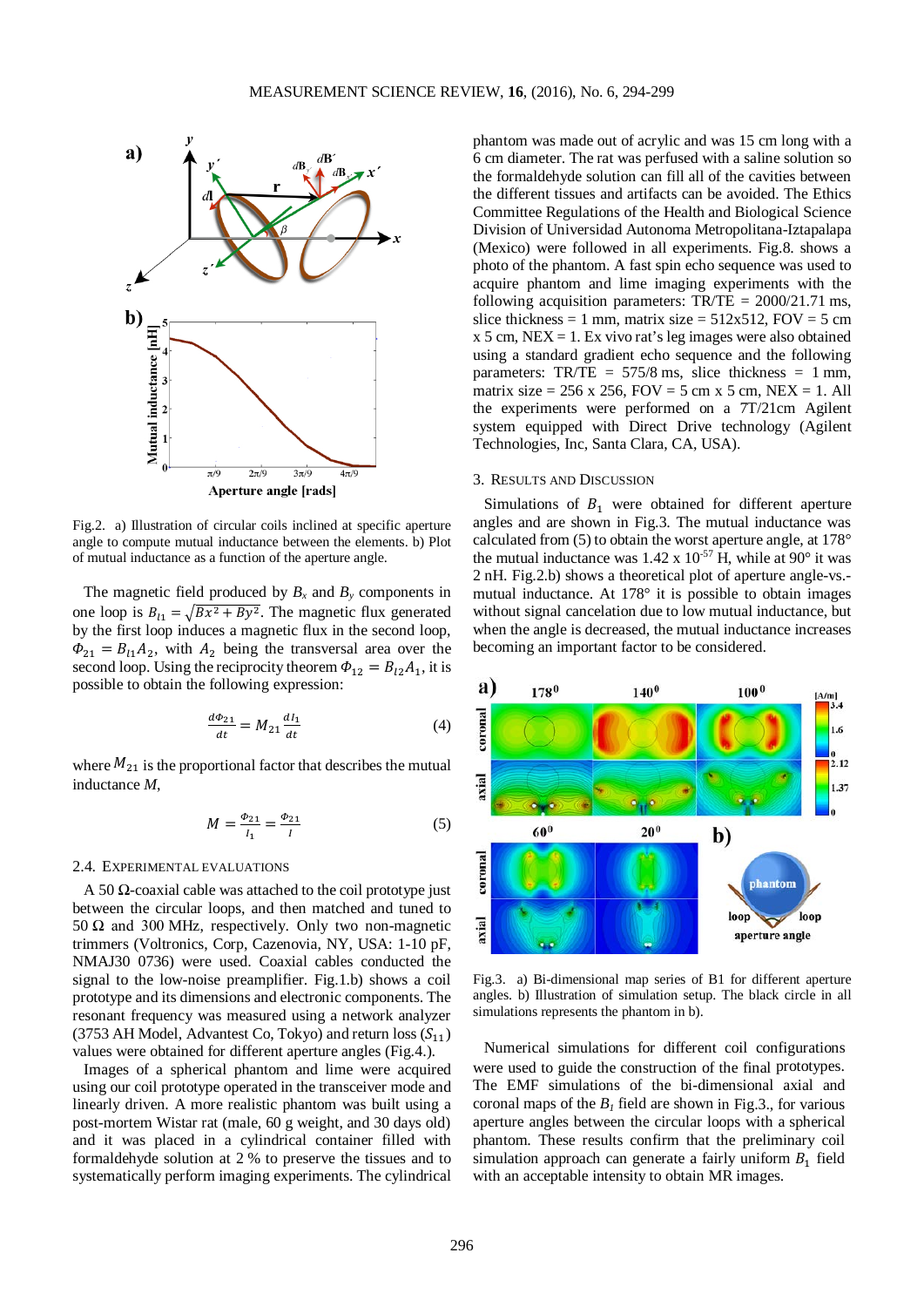To investigate the coil performance for different aperture angles, the simulated Q factor was obtained from the numerical  $S_{11}$  return loss and is shown in Fig.4.



Fig.4. Simulated  $S_{11}$ -parameter curves of the coil for various aperture angles.

Tuning and matching capacitors were varied to tune the coil at 300 MHz. Table 2. summarizes the capacitor values and the Q factors obtained from the simulated  $S_{11}$  parameters. A decrease in the Q value was observed due to the angle variation. This implies that the coil performance changes in respect to the angle mainly due to the mutual inductance. The values of tuning and matching capacitors were obtained from the numerical simulations in the range 0.1-5.05 pF, and were used to calculate the experimental capacitance values.

Table 2. Capacitor values and performance parameters for the coil design.

| Apertur<br>e Angle<br>[degrees | Frequenc<br>[MHz] | о<br>Factor | Tuning<br><b>Trimme</b><br>r[pF] | Matchin<br>g<br><b>Trimmer</b><br>[pF] | <b>Attenuatio</b><br>n[dB] |
|--------------------------------|-------------------|-------------|----------------------------------|----------------------------------------|----------------------------|
| $20^{\circ}$                   | 299.94            | 10.77       | 2.28                             | 1.45                                   | $-33.69$                   |
| $60^\circ$                     | 300.12            | 26.60       | 3.85                             | 1.00                                   | $-26.79$                   |
| $90^\circ$                     | 299.88            | 58.11       | 4.41                             | 0.714                                  | $-40.23$                   |
| $100^{\circ}$                  | 300.06            | 76.93       | 4.44                             | 0.623                                  | $-31.29$                   |
| $140^\circ$                    | 300.06            | 200.0       | 4.87                             | 0.384                                  | $-25.36$                   |
|                                |                   |             |                                  |                                        |                            |
| $178^\circ$                    | 299.94            | 333.2       | 5.05                             | 0.100                                  | $-8.025$                   |
|                                |                   | 6           |                                  |                                        |                            |

To fairly study the concordance between the simulations and the phantom images experimentally acquired, a spatial correlation was performed for a specific aperture angle. A concordance coefficient of 0.88 was obtained showing good agreement between the simulation and experimental results.

Changes in frequency as a function of opening angles were investigated, considering 3 cases: 45°, 60°, and 178°. The resonant frequency slightly changes with the aperture angle, but tuning and matching can be achieved by adjusting the trimmer capacitors. Fig.5. shows comparison plots of simulated and experimental results.



Fig.5. a) Numerical (continuous line) and, b) experiment (dotted line) graphs showing the adjusted frequency due to the aperture angle between the circular loops.

Fig.6. shows images of a spherical phantom and a lime acquired with our coil prototype. For the imaging experiments of the spherical phantom and the lime, the angle between the circular loops was determined by the sample size for each case.



Fig 6. Phantom (left) and lime (right) images with an aperture angle of  $40^0$  and standard pulse sequences. The resolution is  $5.1201$ pixels/mm and the voxel size: 0.1953x0.1953x1 mm<sup>3</sup>.

Fig.6. shows image artifacts that may be the cause of proximity of some of the circular loop segments along the coil and around the spherical phantom. This became worse for the lime images where signal loss was evident because both the surface and the radius of the fruit were not even across the samples. The construction imperfections and manipulations of the coil prototype can also cause some image degradation since the circular loops were bent differently for every different sample used. Additionally, the two strips connecting the loops did not produce any signal loss or any other artifact affecting the image quality.

A field uniformity profile was also computed using image data of Fig.6. for comparison purposes and plotted together with the simulation  $B_1$  field in Fig.3. Uniformity profile comparison shows very good agreement between the experimental and simulation results (Fig.7.). The present discrepancy may be due to proximity of the coil prototype to the spherical phantom and coil manipulation, which are not considered in the simulations.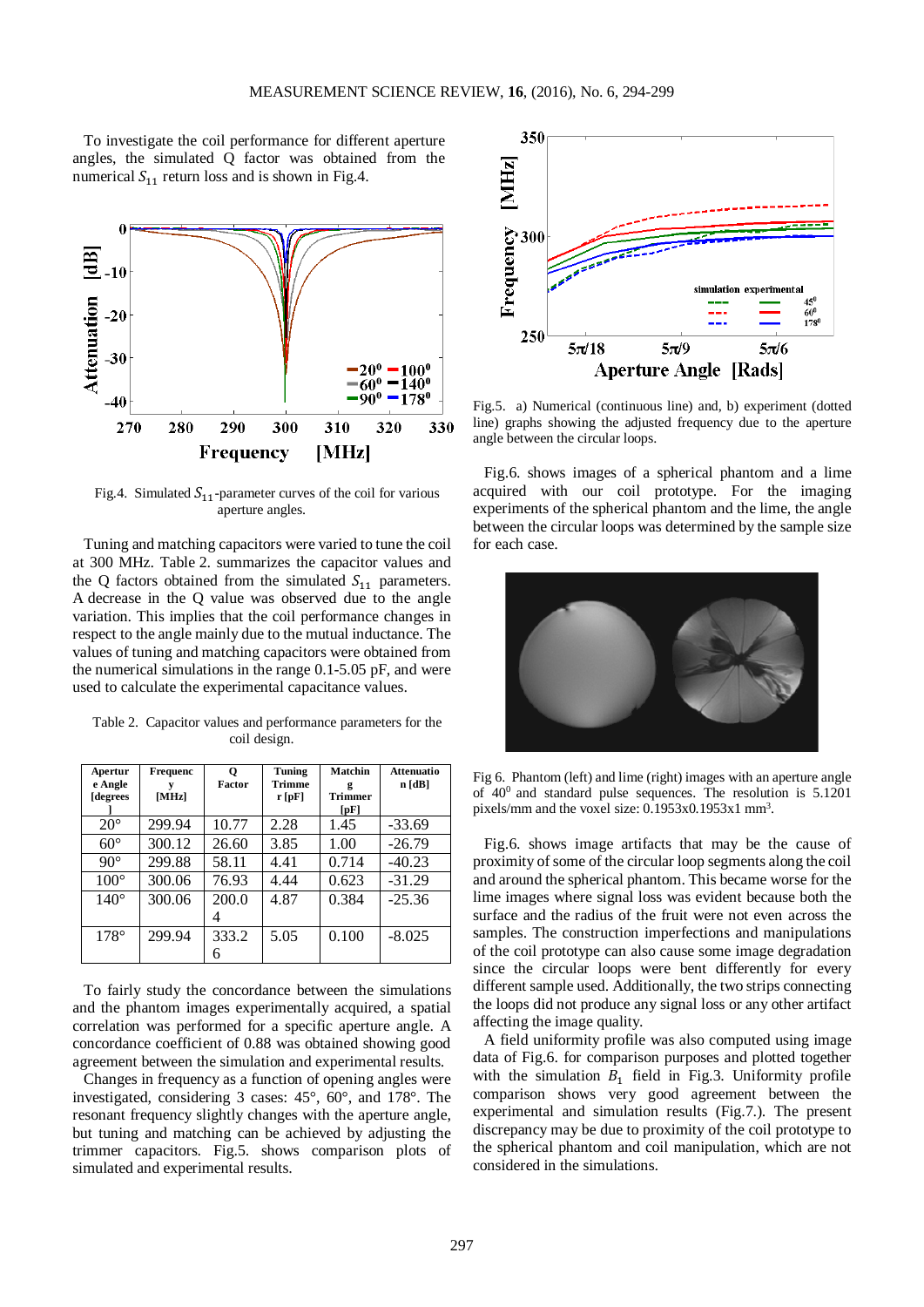

Fig.7. Uniformity profile comparison computed from the EMF simulations and spherical phantom images. Profile was taken along the green line in image phantom.

The SNR of the sphere phantom and lime images are 127 and 60, respectively. The spherical phantom image SNR is twice as much as the lime image SNR, this may be explained by the low content of salts in the sphere.

#### *Ex vivo imaging experiments*

The coil folded around the cylindrical container section, where the ex vivo rat's leg was located to image that particular region of interest, see Fig.8.a). Rat's leg images were then acquired and are shown in Fig.8.c). Good image quality can be observed and the SNR of the rat phantom is 19. The SNR was computed as mentioned above. A uniformity profile was also computed to investigate the possible effect of the formaldehyde on the image quality, see Fig.8.b).



Fig.8. Formaldehyde-fixed rat phantom and ROI a). Uniformity profile b) obtained along the green line in the rat's leg image acquired with the two-circular loop coil c). The resolution for  $x =$ 5.1201 pixels/mm and  $y = 6.4$  pixels/mm and, the voxel size: 0.1953x0.1562x1 mm<sup>3</sup>.

From these imaging results, there is no clear evidence that the formaldehyde solution affects the image quality and that it creates a good contrast with the rat's leg tissues. The formaldehyde-fixed rat phantom is able to produce more realistic images and it can prove useful for other coil prototypes. This type of phantom can provide a reliable device to test the viability and performance of a number of RF coils for MRI of animal models.

The circular loop dimensions determine the size of the field of view; however, it should be considered that coils with larger dimensions usually suffer from lower SNRs.

### 4. CONCLUSIONS

This paper presents a two-circular loop coil with no crossing elements for high field MRI of rodents. Theoretical and experimental results showed the feasibility of this coil design to generate images of rat's leg and its compatibility with standard pulse sequences. From these results, it can be concluded that the proximity of the two circular loops for samples with similar coil dimensions did not significantly affect the image quality. So it can be safely implied that the magnetic coupling between the circular loops is negligible. Further investigation is necessary to study the SAR levels that may affect the MRI experiments.

# ACKNOWLEDGMENT

S. Solis-Najera would like to thank postdoc stipend from DGAPA-UNAM-Mexico and, PAPIME PE104117 and CONACYT-Mexico Grant No. 112092. We also thank Jorge Kraft and David Flores for assistance with the construction of the formaldehyde-fixed rat phantom and T. Bautista for support with numerical simulations.

## **REFERENCES**

- [1] Kiesslin, F., Pichler, B.J. (2011). *Small Animal Imaging: Basics and Practical Guide*. Springer.
- [2] Darrasse, L., Ginefri, J.C. (2003). Perspectives with cryogenic RF probes in biomedical MRI. *Biochimie*, 85 (9), 915-937.
- [3] Childs, A.S., Malik, S.J., O'Regan, D.P., Hajnal, J.V. (2013). Impact of number of channels on RF shimming at 3T. *Magnetic Resonance Materials in Physics, Biology and Medicine*, 26 (4), 401–410.
- [4] Doty, F.D., Entzminger, G., Kulkarni, J., Pamarthy, K., Staab, J.P. (2007). Radio frequency coil technology for small-animal MRI. *NMR in Biomedicine*, 20 (3), 304– 325.
- [5] Fujita, H. (2007). New horizons in MR technology: RF coil designs and trends. *Magnetic Resonance in Medical Sciences*, 6 (1) 29–42.
- [6] Gilbert, K.M., Curtis, A.T., Gati, J.S., Martyn Klassen, L., Villemaire, L.E., Menon, R.S. (2010). Transmit/receive radiofrequency coil with individually shielded elements. *Magnetic Resonance in Medicine*, 64 (6), 1640–1651.
- [7] Hayes, C.E. (2009). The development of the birdcage resonator: A historical perspective. *NMR in Biomedicine*, 22 (9), 908–918.